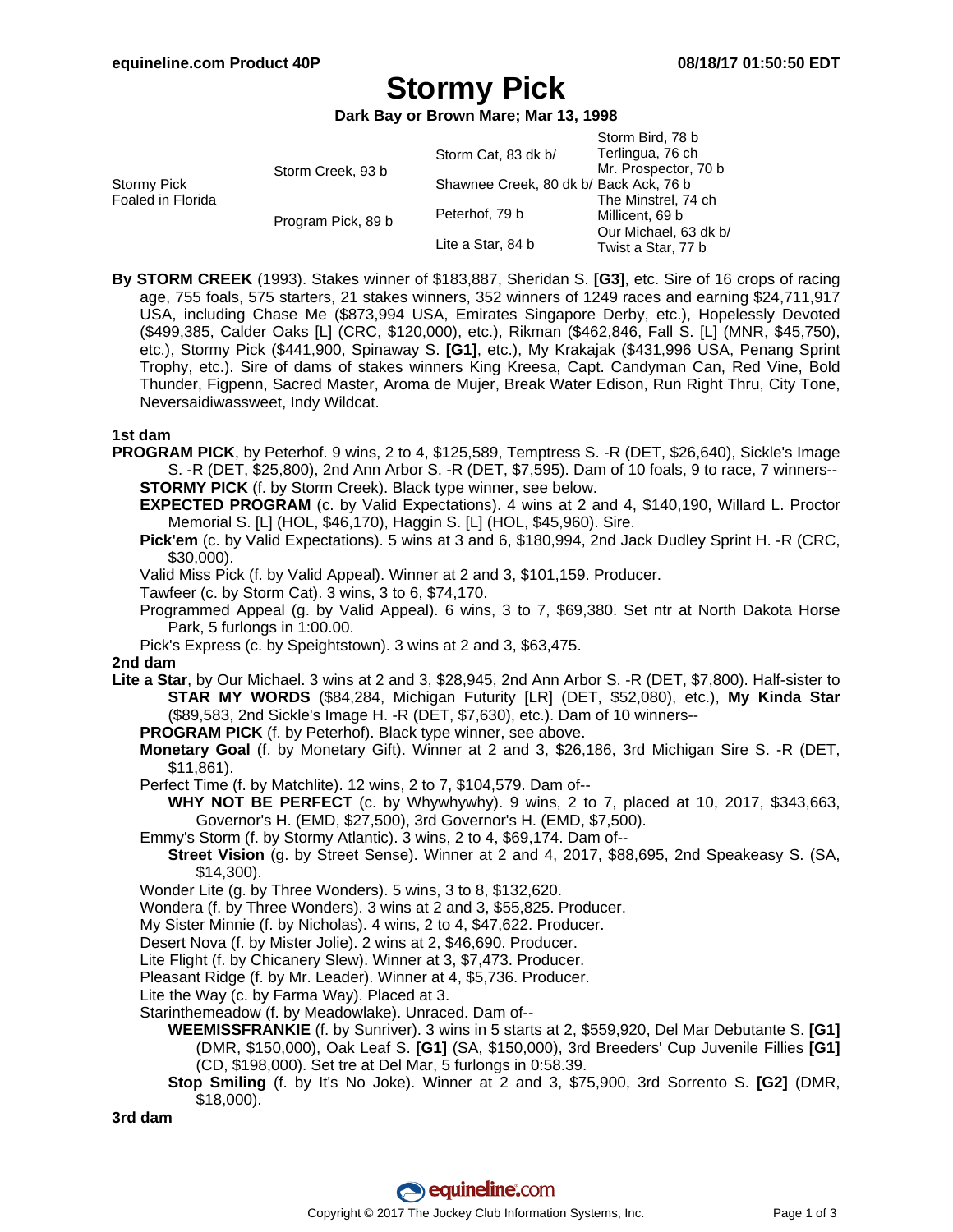## **Stormy Pick**

**Dark Bay or Brown Mare; Mar 13, 1998**

- **Twist a Star**, by Twist the Axe. 5 wins at 2 and 3, \$47,984, 2nd Early Bird Prep. Half-sister to **AVIE'S DOUBLE** (\$119,997, Moonbeam H. -R (DET, \$26,160), etc.), **STAR TRACER** (\$106,704, Michigan Futurity-R, etc., sire), **Mileage Miser** (\$75,292, 2nd Mentor H., etc., sire), **Star Tracker** (\$51,091, 3rd Michigan Futurity-LR, sire). Dam of 5 winners--
	- **STAR MY WORDS** (c. by War of Words). 4 wins at 2 and 4, \$84,284, Michigan Futurity [LR] (DET, \$52,080), 2nd Little Ones S. -R (DET, \$6,870).
	- **My Kinda Star** (f. by Peterhof). 8 wins, 3 to 5, \$89,583, 2nd Sickle's Image H. -R (DET, \$7,630), 3rd Regret S. -R (DET, \$4,235). Producer.
	- **Lite a Star** (f. by Our Michael). Black type placed winner, see above.
	- My Friend Charlie (c. by Irish Castle). 16 wins, 3 to 8, \$45,237. Set ntr at Mt. Pleasant Meadows, 5 furlongs in 0:59.30. Set ntr at Mt. Pleasant Meadows, 6 furlongs in 1:14.30.
	- Hoffen Twist (g. by Peterhof). 3 wins, 2 to 4, \$13,645.

### **4th dam**

- MY SECOND STAR, by Beau Prince. 4 wins, 2 to 4, \$11,663. Half-sister to **MY-SUN-RULLAH** (\$43,801, Gold Note H., etc.). Dam of 10 winners, including--
	- **AVIE'S DOUBLE** (f. by Lord Avie). 8 wins, 2 to 4, \$119,997, Moonbeam H. -R (DET, \$26,160), 2nd Farer Belle Lee H. -R (DET, \$8,720), 3rd Valnor H. [L] (HAW, \$5,712).
	- **STAR TRACER** (c. by Irish Castle). 6 wins, 2 to 4, \$106,704, Michigan Futurity-R, Dowling Prep-R, 2nd Marigold S., Lansing H.-R, Dowling H.-R, 3rd Hawthorne Juvenile S.**-G3**, Cosmic S. Sire.
	- **Mileage Miser** (c. by Brazen Brother). 7 wins, 2 to 5, \$75,292, 2nd Mentor H., Michigan Futurity-R. Sire.
	- **Star Tracker** (c. by Irish Castle). 6 wins, 2 to 6, \$51,091, 3rd Michigan Futurity-LR. Sire.
	- **Twist a Star** (f. by Twist the Axe). Black type placed winner, see above.
	- My Third Star (f. by Bosun). Winner at 2 and 3, \$12,163.
		- **STELLAR LIGHT** (f. by Our Michael). Winner at 2 and 4, \$23,195, Temptress S. [OR].
		- **A Star At Work** (c. by Hard Work). 5 wins, 2 to 5, \$60,158, 2nd Piston Breeders' Cup H. (DET, \$9,300), Patrick Wood S. -R (DET, \$7,490), 3rd Mackinac H. -R (DET, \$4,796).
		- **Stellar Twist** (f. by Twist the Axe). Winner at 2, 2nd Little Ones S.-R.
	- To Be a Star (f. by Brazen Brother). 5 wins at 2 and 3, \$37,028.
		- **Tobeabrother** (g. by Northern Majesty). 12 wins, 3 to 10, \$54,064, 2nd Renaissance S. (DET, \$5,375).
- RACE RECORD for Stormy Pick: At 2, four wins (Spinaway S. **[G1]**, Sorority S. **[G3]**), once 2nd (Colleen S. [L] (MTH, \$10,000)) in 7 starts; at 3, three wins (Stormy Blues Breeders' Cup H. [L] (PIM, \$60,000), Miss Woodford S. [L] (MTH, \$30,000), Dearly Precious S. [L] (MTH, \$30,000)), once 2nd (Peach Blossom S. [L] (DEL, \$15,000)), once 3rd (Miss Preakness S. [L] (PIM, \$11,000)). Totals: 7 wins, twice 2nd, once 3rd. Earned \$441,900. Died 2017.

PRODUCE RECORD for Stormy Pick:

- 2003 Power Politics, c. by Seeking the Gold. Winner at 2 and 4 in ENG and UAE, \$44,796 (USA).
- 2004 Storm Scene, g. by Broad Brush. 3 wins at 4, \$61,930.
- 2005 Triple o' Five, f. by Elusive Quality. Placed at 3 and 4, \$33,515. Dam of 2 winners--
	- **NET GAIN** (g. by Include). 5 wins, 3 to 5, 2017, \$287,587(USA), Iowa Breeders' Derby -R (PRM, \$45,900), 3rd Private Terms S. (LRL, \$10,000), John Wayne S. -R (PRM, \$5,950). **CAT FIVE' O** (f. by Pleasantly Perfect). 3 wins at 2, \$121,817, Mistletoe S. (RP, \$30,000), 2nd E. L. Gaylord Memorial S. (RP, \$10,000), Bob Bryant S. -R (PRM, \$13,673), 3rd Iowa Sorority S. -R (PRM, \$8,726).
- 2006 Right Rigger, c. by Unbridled's Song. Unplaced in 1 start. Sire.
- 2007 **Stormandaprayer**, f. by Songandaprayer. 3 wins at 3 and 4, \$169,484, 3rd Loudonville S. -R (SAR, \$7,000). Dam of 2 winners--
	- **Harlands Thunder** (f. by Harlan's Holiday). Winner at 2 and 3, 2017, \$105,800, 2nd Selima S. (LRL, \$15,000), 3rd Schuylerville S. **[G3]** (SAR, \$15,000), Colleen S. (MTH, \$6,000).
- 2008 Barren (bred to Rock Hard Ten).
- 2009 Half Blood Prince, g. by Elusive Quality. Winner at 2 and 3, \$52,615.
- 2010 Street Theme, c. by Street Cry (IRE). 5 wins at 3 and 5 in MAL, \$76,065 (USA).
- 2011 **Dothraki**, g. by Rock Hard Ten. Winner at 4 and 5, \$70,800, 3rd Juvenile Turf Sprint S. (SA, \$12,000).